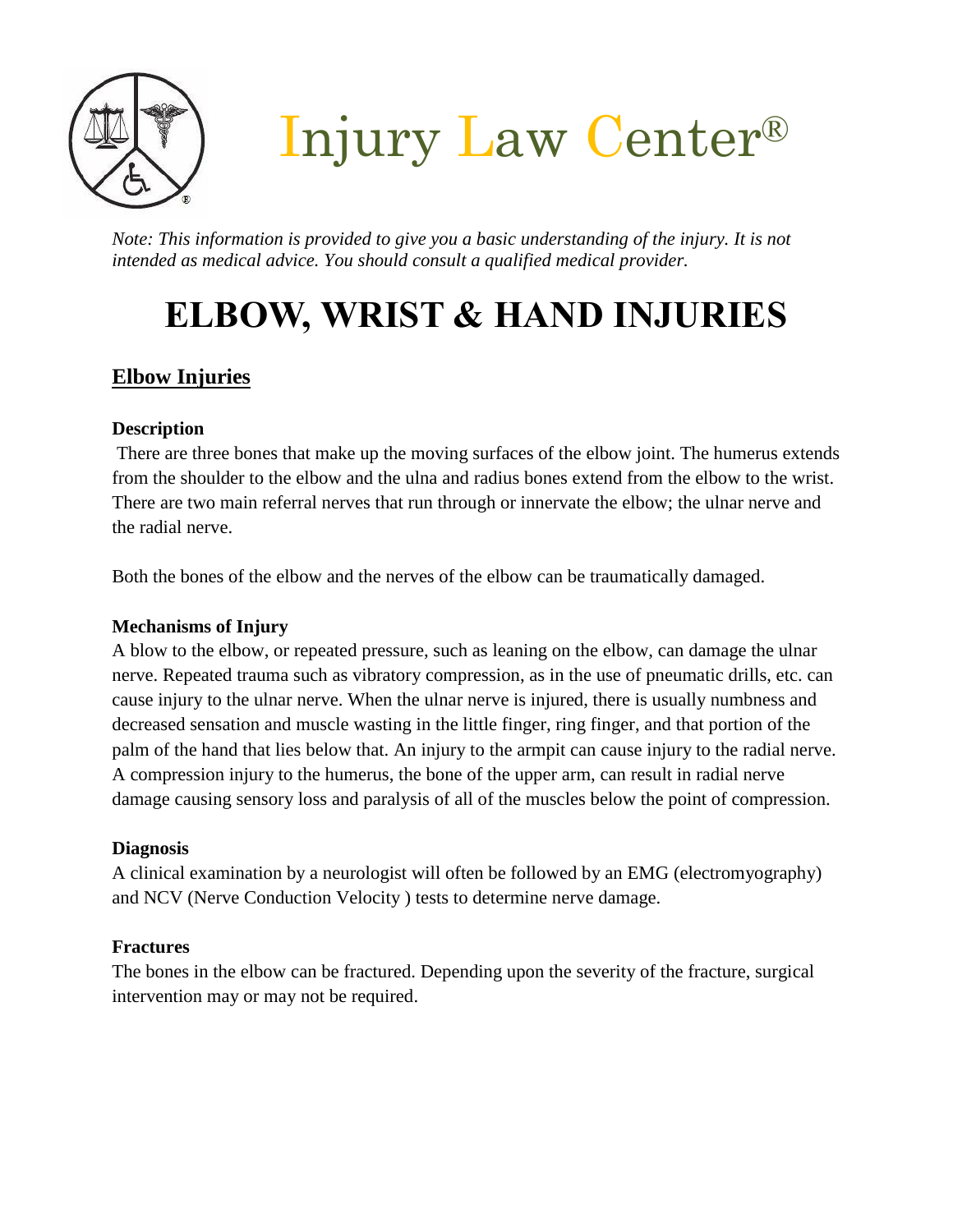# **Wrist/Hand Injuries**

#### **Description**

The wrist is comprised of a group of bones arranged in two rows of four bones each, connected by strong ligaments and tendons. The wrist bones articulate, that is, move in conjunction with the ulna and radius bones of the forearm.

The bone structure of the hand is very complicated. The metacarpals are the longest bones of the hand and run from the wrist to the phalanges of the finger bones. The finger bones are called the phalanges.

#### **Mechanisms of Injury**

The wrist can be injured when a force is applied to an outstretched hand, as when one falls backwards extending a hand out. This can fracture the ulna and radius bones. Often times this type of fracture called a Colles fracture will be comminuted, that is, the bones will be in fragments. The wrist can also be injured in a car crash when one extends a hand out onto either the dashboard and/or the seat. This type of trauma can also cause fractures in the small bones of the wrist.

#### **Diagnosis**

A fracture of the ulna and radius bones can usually be seen on x-ray. However x-ray diagnosis of fractures and dislocations of the wrist bones is very difficult. Often times these fractures are missed completely when diagnosed very late.

Neurological complications can arise from a wrist injury. The ulnar and median nerves may be compressed by swelling and bleeding. Compression of the elbow nerve can lead to paralysis.

#### **Medical Help**

Fractures of the bones are often reduced either externally or with internal fixation. After being immobilized for 6 to 8 weeks, physical therapy is ordered. Practical Advice-If you have suffered a fracture it is imperative that you perform all of your physical therapy, both in physical therapy visits and in home exercises. There is a small window of opportunity to regain as much range of motion in the joint (ROM) as possible.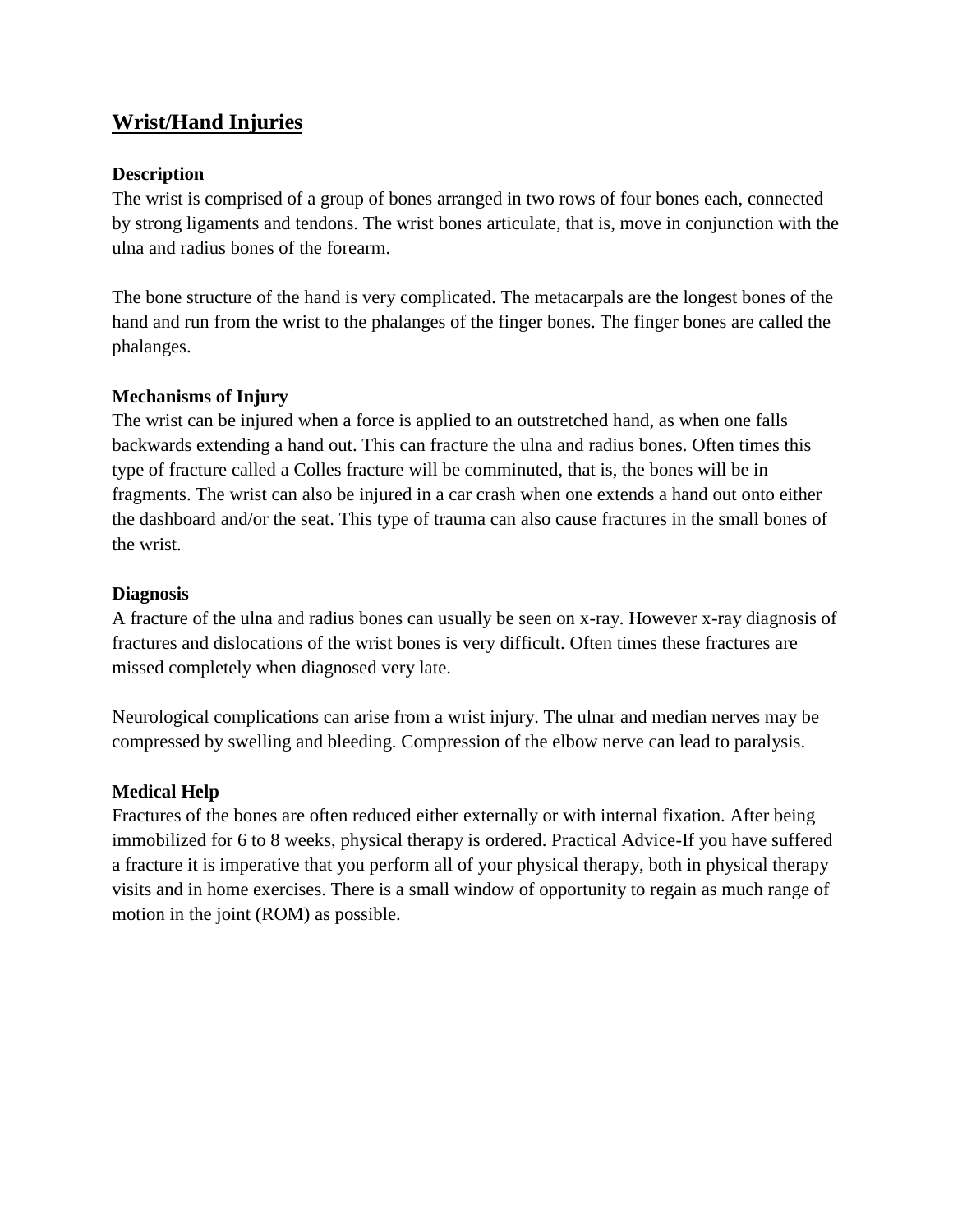## **Carpel Tunnel Syndrome**

#### **Description**

Carpal tunnel syndrome is a nerve disorder caused by compression at the wrist of the median nerve, which supplies the hand, and often causes numbness and tingling into the hand. The carpal tunnel is in the area in the middle of the wrist where the bones and ligaments create a very small passageway for the median nerve to innervate.

### **Causes and Symptoms**

Compression of the median nerve can be caused by swelling in the wrist area, trauma to the wrist including fractures to the bones and dislocations, as well as other conditions such as diabetes, obesity, thyroid conditions etc. Activities which cause an individual to repeatedly move the wrist inward toward the forearm, called repetitive motion, can result in carpal tunnel syndrome.

### **Medical Help**

A doctor will do a physical examination on the patients suspected of having carpal tunnels syndrome, and it may test the patient with electromyography (EMG) and Nerve Conduction Velocity (NCV) test to determine the severity of the nerve damage.

Carpal tunnel syndrome is usually treated with a splint, which support the wrist and prevent it from moving forward toward the forearm, which exacerbates the median nerve compression. Sometimes the splints are used even during sleep. Often times anti-inflammatory drugs will be prescribed to decrease the inflammation and compression on the nerve.

In a very severe case, surgery may be required to decompress the median nerve. This surgery involves cutting a ligament which crosses the wrist, allowing the median nerve more room and thus decreasing the compression on it.

## **Key Terms**

**Carpel tunnel**-A narrow passageway in the middle of the wrist through the bones in the ligaments through which the median nerve passes.

**Median nerve**-The nerve which runs from the wrist into the hand. It provides sensation and movement to the hand, the thumb, index finger, the middle finger, and half of the ring finger.